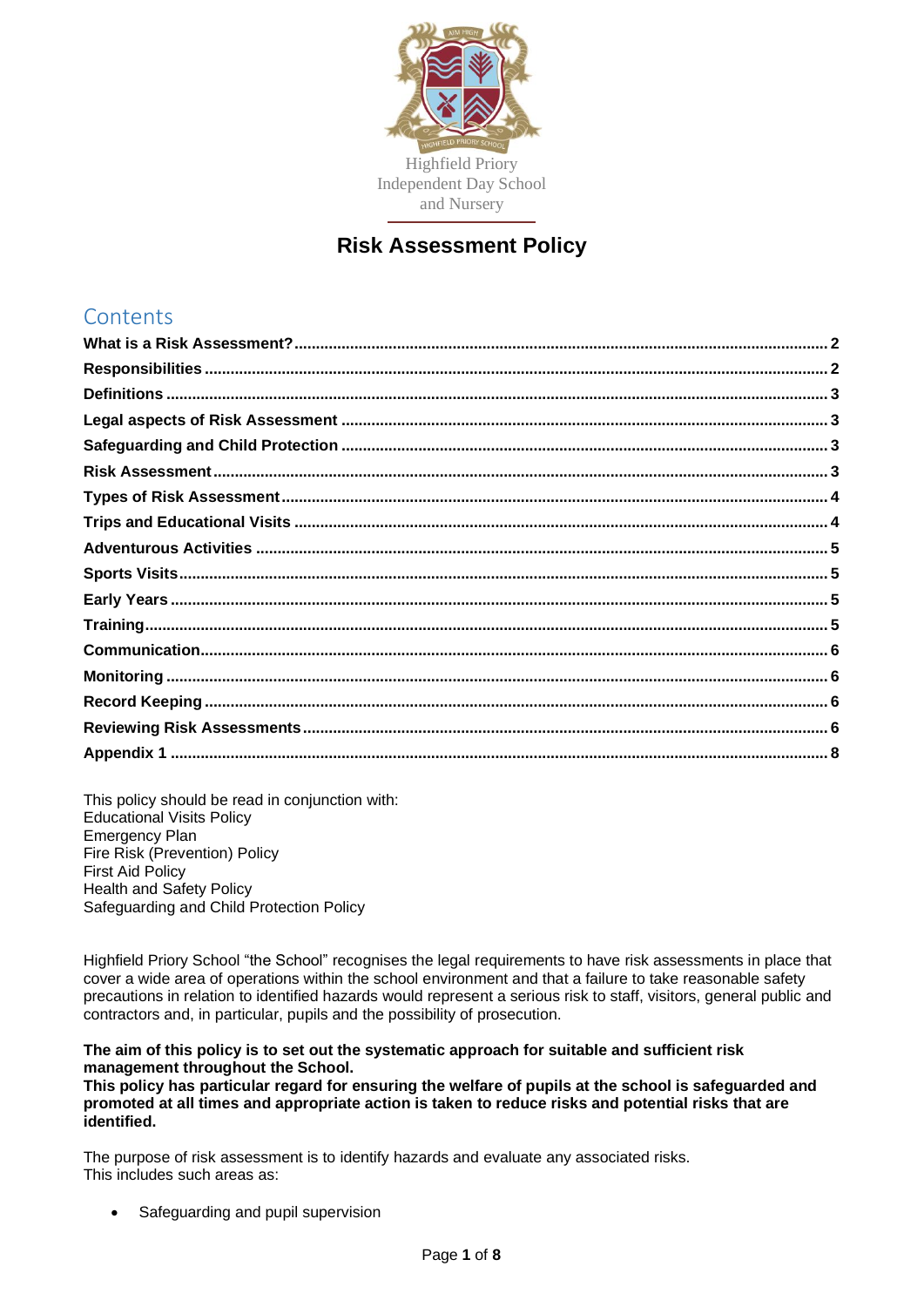- Health and Safety
- Security and visitors (all public access, including when school is in use and otherwise)
- **Fire Safety**
- Site Security and traffic movement
- School Trips and Educational Visits
- Critical incidents
- Hazardous substances and equipment
- Staff recruitment

## <span id="page-1-0"></span>**What is a Risk Assessment?**

A risk assessment is a tool for conducting a formal examination of the harm or hazard to people (or an organisation) that could result from a particular activity or situation.

- A hazard is something with the potential to cause harm (e.g. fire).
- A risk is an evaluation of the probability (or likelihood) of the hazard occurring (e.g. a chip pan will catch fire if left unattended).
- A risk assessment is the resulting assessment of the severity of the outcome (e.g. loss of life, destruction of property).
- Risk control measures are the measures and procedures that are put in place in order to minimise the consequences of unfettered risk (e.g. staff training, clear work procedures, heat detectors, fire alarms, fire practices, gas and electrical shut down points and insurance).

Risk assessments do not have to be complicated. The level of detail contained in them should be relevant to the level of the risks involved with the activity. In many cases a risk assessment will lead to clarification and documenting of protocols and procedures that are often already in place, following best practice and relevant industry standards where applicable.

Risk assessments can also assist in the identification of requirements for levels of instruction, information, training and supervision that may be required for the activity.

In addition, some topic specific risk assessments are required by legislation for example those concerning fire safety, pupil supervision, school trips, manual handling, display screen assessments, substances hazardous to health, provision and use of work equipment, asbestos, and security assessments. This list is in no way exhaustive.

Where relevant these risk assessments will be completed using industry standard assessment templates or guidelines.

## <span id="page-1-1"></span>**Responsibilities**

#### **Role of the Health and Safety Committee and Governing body**

- The Health and Safety Committee of the Governing Body is the main forum within the school for discussing and for monitoring risk assessments, induction and training programmes.
- Risk assessments are a regular agenda item at those meetings.
- The School Business Manager is responsible for monitoring compliance and for liaising with the local police, the fire service and insurance and security advisors in pursuit of risk reduction and for reporting back to the Governing Body and to the Senior Management Team.

#### **Role of the SMT**

- Allocating resources in response to risk assessments completed within departments and determining a course of action should it be identified that a risk cannot be suitably controlled so far as is reasonably practicable.
- Setting up frameworks for decision making and corporate strategies which incorporate risk assessment principles. This will ensure that decisions made take into account relevant risk factors.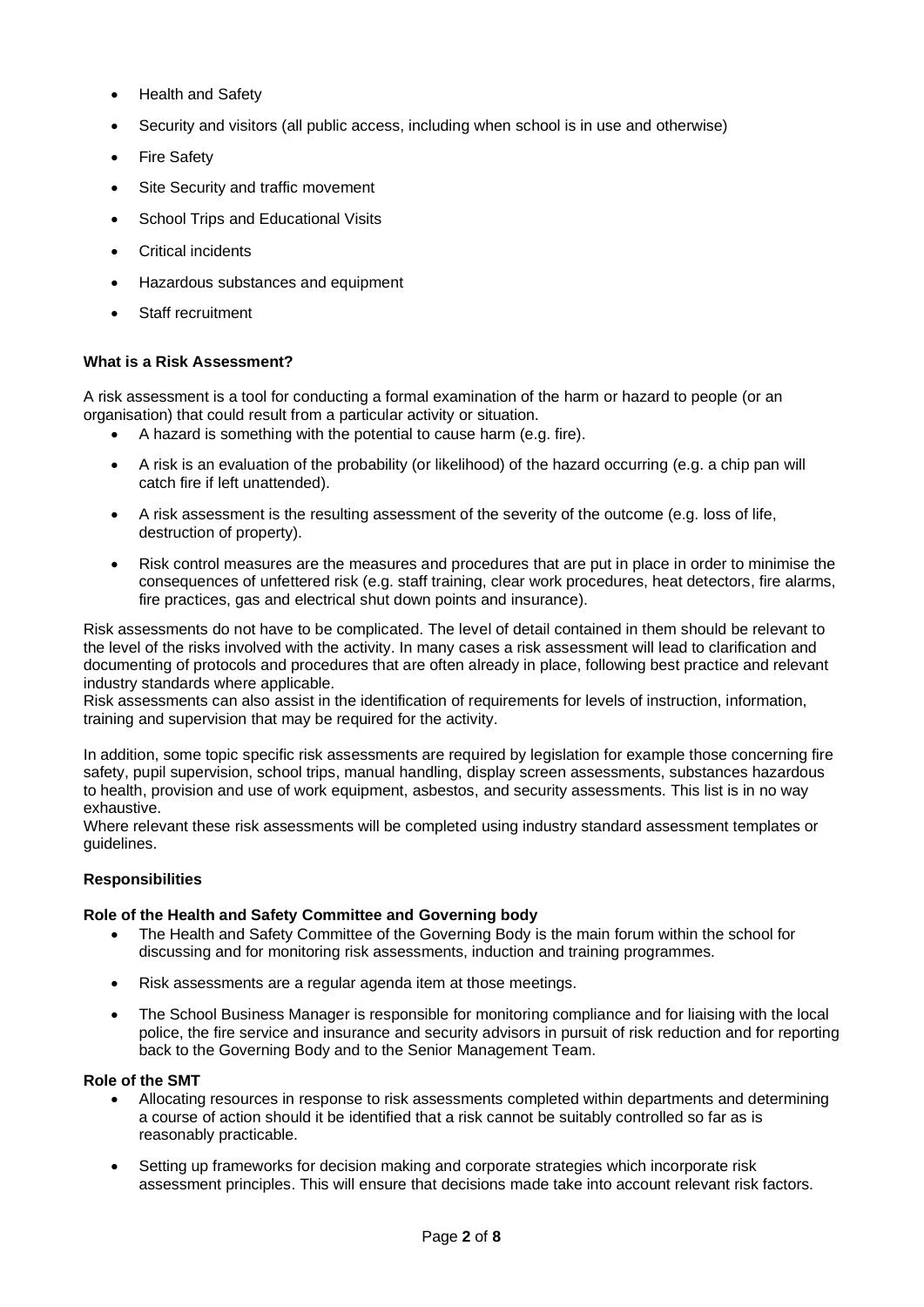- Ensuring that those who are tasked with completing risk assessments within departments are suitably trained to do so.
- Ensuring that a suitable mechanism exists to communicate the safe systems of work identified as part of the risk assessment procedures. Typically, these are likely to be in the form of Standard Operating Procedures (SOP) or the guidelines adopted by the school such as those set out in policies, procedures, handbooks and codes of conduct.

## **Role of curriculum co-ordinators**

• Undertaking risk assessments related to their topic area, identifying and implementing control measures, effectively communicating the outcomes to employees and others as appropriate.

## **Role of all employees**

• Assisting with and participating in the process of risk assessment.

## <span id="page-2-0"></span>**Definitions**

For the purpose of this policy the following definitions apply:

- a) Hazard: Something with the potential to cause harm.
- b) Hazardous Outcome: A description of how someone could be hurt or damage could occur as a result of interacting with the hazard.
- c) Risk Rating: The overall judgement of the level of risk which may arise from the hazard, based upon the likelihood of the event occurring and the potential severity of the consequence
- d) Control Measures: Method used to reduce or control risks arising from identified hazards.

## <span id="page-2-1"></span>**Legal aspects of Risk Assessment**

There are clear duties for risk assessment under acts such as the Health & Safety at Work Act 1974 and The Management of Health & Safety at Work Regulations. The following requirements are laid down in those regulations and can be applied to other areas of risk assessment:

• *The risk assessment shall be 'suitable and sufficient' and cover both employees and non-employees affected by the employers undertaking (e.g. contractors, members of the public, pupils, etc)*

The term 'suitable and sufficient' is important as it defines the limits to the risk assessment process. A suitable and sufficient risk assessment should:

- Identify the significant risks and ignore the trivial ones.
- Identify and prioritise the measures required to comply with any relevant statutory provisions.
- Remain appropriate to the nature of the work and valid over a reasonable period of time.
- Identify the risk arising from or in connection with the work. The detail should be proportionate to the risk.

The significant findings that should be recorded include a detailed statement of the hazards and risks; the preventative, protective or control measures in place; and any further measures to reduce the risks present.

## <span id="page-2-2"></span>**Safeguarding and Child Protection**

Our Safeguarding/ Child Protection policies and training for all staff form the core of our child protection risk management. Safer recruitment policies and procedures ensure that the school is not exposed to the risk of employing staff who are barred from working with children and are not allowed to work in the UK. By extending this regime to Governors, volunteers and the adult members of the households of staff who are accommodated on site, and by ensuring that everyone in our community receives regular child protection training, we manage this risk to an acceptable level.

In relation to the *Prevent strategy* and for further information regarding our handling of the risks involved in and the procedures and protocols in place to mitigate these in terms of radicalisation see the school's Radicalisation policy.

## <span id="page-2-3"></span>**Risk Assessment**

The school has a responsibility to ensure that the risk posed to staff, pupils, property, contractors and the public are reduced, so far as reasonably practicable.

Risk assessment is a subjective but logical process which can be broken down into 5 steps: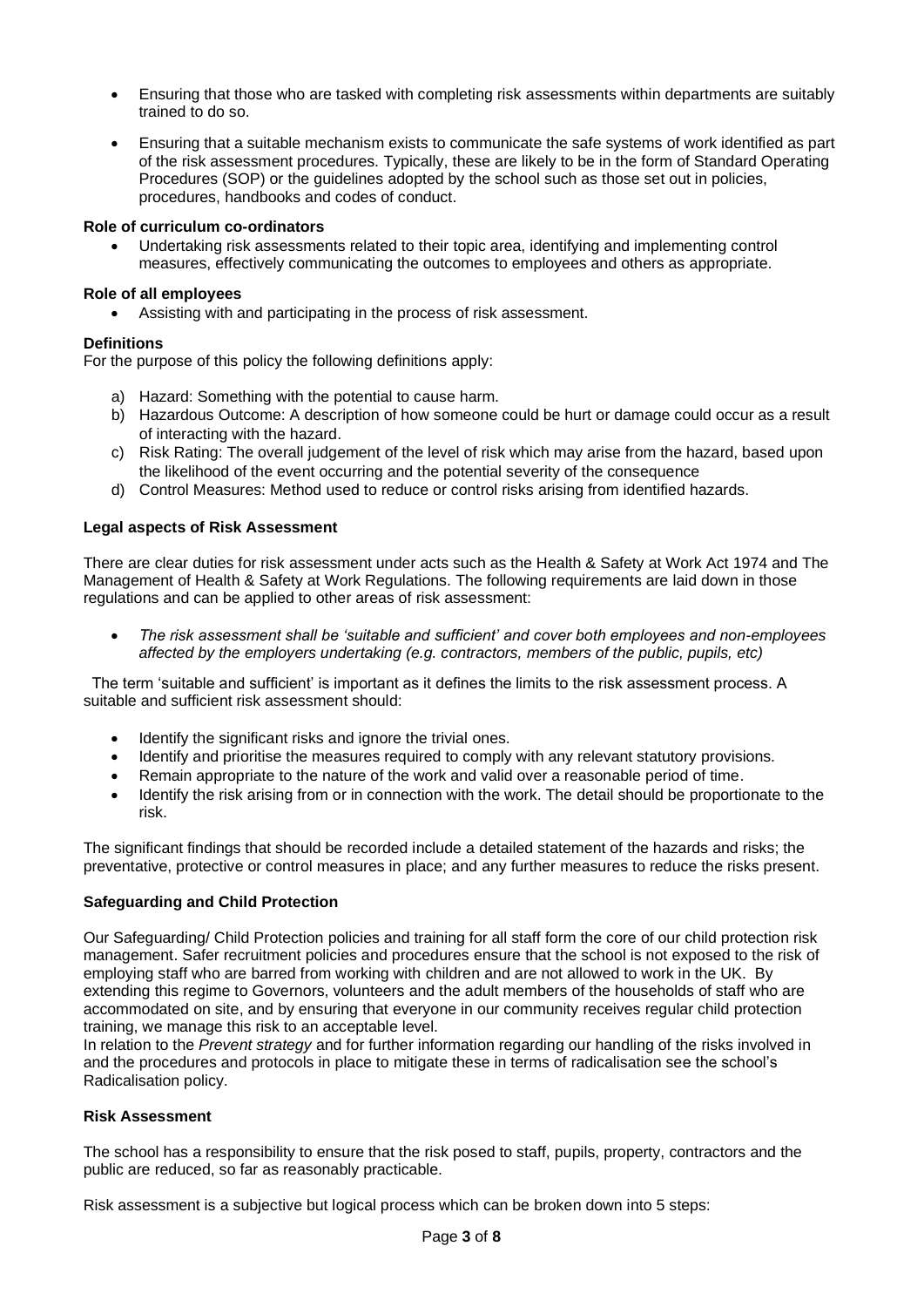Step 1 Identify the hazard

Step 2 Decide who or what might be harmed and how

Step 3 Evaluate the risks and decide on precautions

Step 4 Record significant findings and implement them

Step 5 Review the assessment and update if necessary

When conducting a risk assessment, SMT should adopt a team approach to risk assessment whenever possible and involve staff members who have practical experience (as they often have the best awareness and understanding of the hazards involved with the activity and how the activity is actually carried out.)

#### <span id="page-3-0"></span>**Types of Risk Assessment**

All significant risks shall be assessed. Although the principals of assessment remain the same their application can differ. There are 3 recognised methods of assessment.

a) Formal – A written method of evaluating the risk of harm (as described above).

b) Generic – An evaluation of risk that can be applied to common tasks.

In unusual circumstances, when an unforeseen risk presents itself (a previous Formal or Generic risk assessment not having been compiled and / or in use) an employee may be required to use a dynamic risk assessment.

c) Dynamic – A mental assessment of risk for use when any delay would increase the risk from harm.

#### <span id="page-3-1"></span>**Trips and Educational Visits**

A comprehensive risk assessment is carried out by the group leader before the proposed visit. It will assess the risks which might be encountered on the visit and will indicate measures to prevent or reduce them. The risk assessment should be based on the following considerations:

- What are the hazards?
- Who might be affected by them?
- What safety measures are needed to reduce risks to an acceptable level?
- Can the group leader put the safety measures in place?
- What steps will be taken in an emergency?

Staff planning an off-site activity should make a preliminary visit to the venue, to carry out an on-site risk assessment. It is important to take into account the probable weather conditions at the time of year proposed for the trip, and the party leader should take careful account of the facilities available, with due regard to the proposed size of the group. S/he should also assess the site's suitability with regard to the age and any particular needs of the children. S/he will also consider the venue's own approach to security and to health and safety.

Venues providing instructor-led activities will have their own risk assessments for particular sessions, these and the venues overall risk assessment will be adopted alongside our own risk assessments. An activity should normally have sufficient adults taking part to provide the following minimum ratios:

- 1 adult to 10 pupils in Years 4 to 6.
- 1 adult to 6 pupils in Years 1 to 3.
- 1 adult to 3 children in Reception/foundation classes

Any trip will require a minimum of two adults. However, these are minimum requirements, and may not provide adequate supervision in all cases.

A risk assessment must also cover transport to and from the venue. The coach company we use on a regular basis has provided us with a letter detailing all the health and safety measures it routinely takes, including: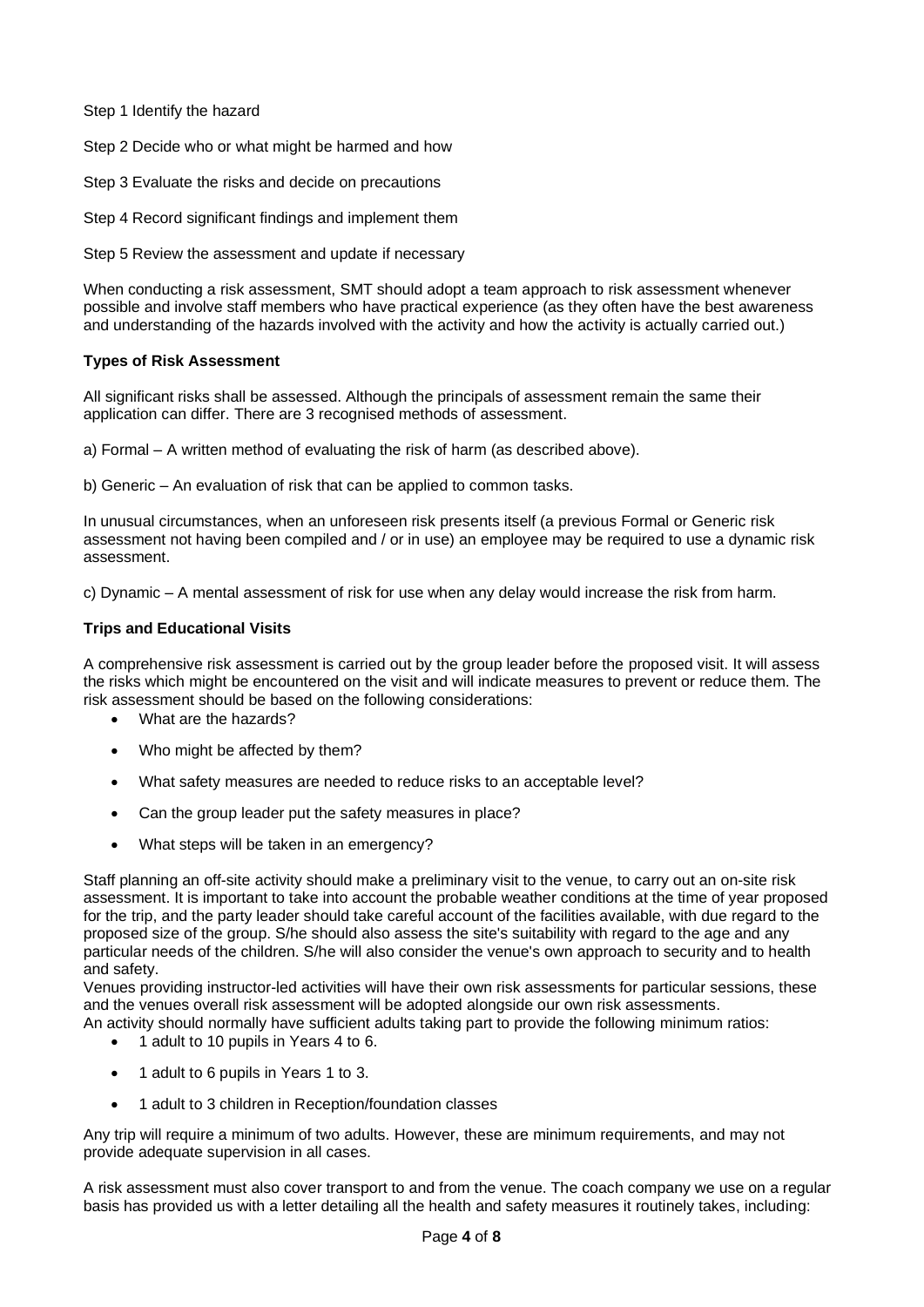- the provision and required use of seat belts.
- proper vetting of the driver by the police.
- proper insurance for the driver.
- details of first aid and emergency equipment.
- breakdown procedures.

## <span id="page-4-0"></span>**Adventurous Activities**

The DfES advises that adventurous activities should be categorised according to potential risks so that the school can identify activities for which special measures are required. Further advice on these special measures can be found in the booklet 'Health and Safety of pupils on Educational visits' and the three supplements 'Standards for LEAs in Overseeing Educational Visits', 'Standards for adventure' and 'A Handbook for Group Leaders' published by the DfES. Copies of these can be found at the back of the main file to be kept in the staffroom.

The DfES suggests the following categories:

Category A- Activities that presents no significant risks. Examples are walking in the park or non-remote paths. The school can follow the standard procedure for out of school visits.

Category B- Some higher- risk or higher profile activities. For example, walking in non-remote countryside. Safe supervision requires that the leader, as a minimum, should have undergone an additional familiarisation process or induction specific to the activity and/or location.

Category C- Includes all those activities that, if not school-led, would be in the scope of Adventure Activities Licensing Regulations 1996. Those activities whose safe supervision requires that the leader should normally complete some prior test of his or her specific competence.

It is important to take into consideration environmental factors such as weather conditions and terrain when deciding which category an activity should be placed.

Although it should be relatively easy to check whether a particular centre is licensed it should not be assumed that the existence of the license negates the need to carry out checks to establish that a satisfactory standard of service is being provided. Details of current license holders can be obtained from the AALA website at http://www.aala.org.uk.

## <span id="page-4-1"></span>**Sports Visits**

The P.E. coordinator annually draws up a generic assessment for sporting fixtures. A copy of this is to be put in the Risk Assessment file to be kept in the staffroom. Detailed risk assessments for School Swimming are to be obtained and regularly updated from David Lloyd Leisure Centre and a copy is to be kept in the Risk Assessment file to be kept in the staffroom.

## <span id="page-4-2"></span>**Early Years**

As part of our curriculum the children are taken for local walks, visits etc. off the premises and permission will be sought for your child to be included in such outings.

For local outings (where children and staff walk to the destination), we ask that parents/carers give their consent for these trips by signing the relevant section on our childcare agreement form. Where possible, staff will let parents/carers know in advance that their child will be attending a local walk/trip.

A risk assessment will be carried out for each outing, and staff will follow the specific procedures outlined below:

- Operate a staff to children ratio of 1:3 and ensure at least two members of staff are present. Each adult will assume responsibility for the same three children throughout the trip.
- Provide a designated person in charge, normally a senior member of staff (manager, supervisor or senior practitioner) and a designated First Aider.
- In case of a child going missing the Lost/missing Child Procedure (Outings) will be followed.

# <span id="page-4-3"></span>**Training**

The school, as a responsible employer, will provide appropriate risk assessment training for staff as necessary, as identified by the SMT. Risk assessment will be included as part of staff induction to the school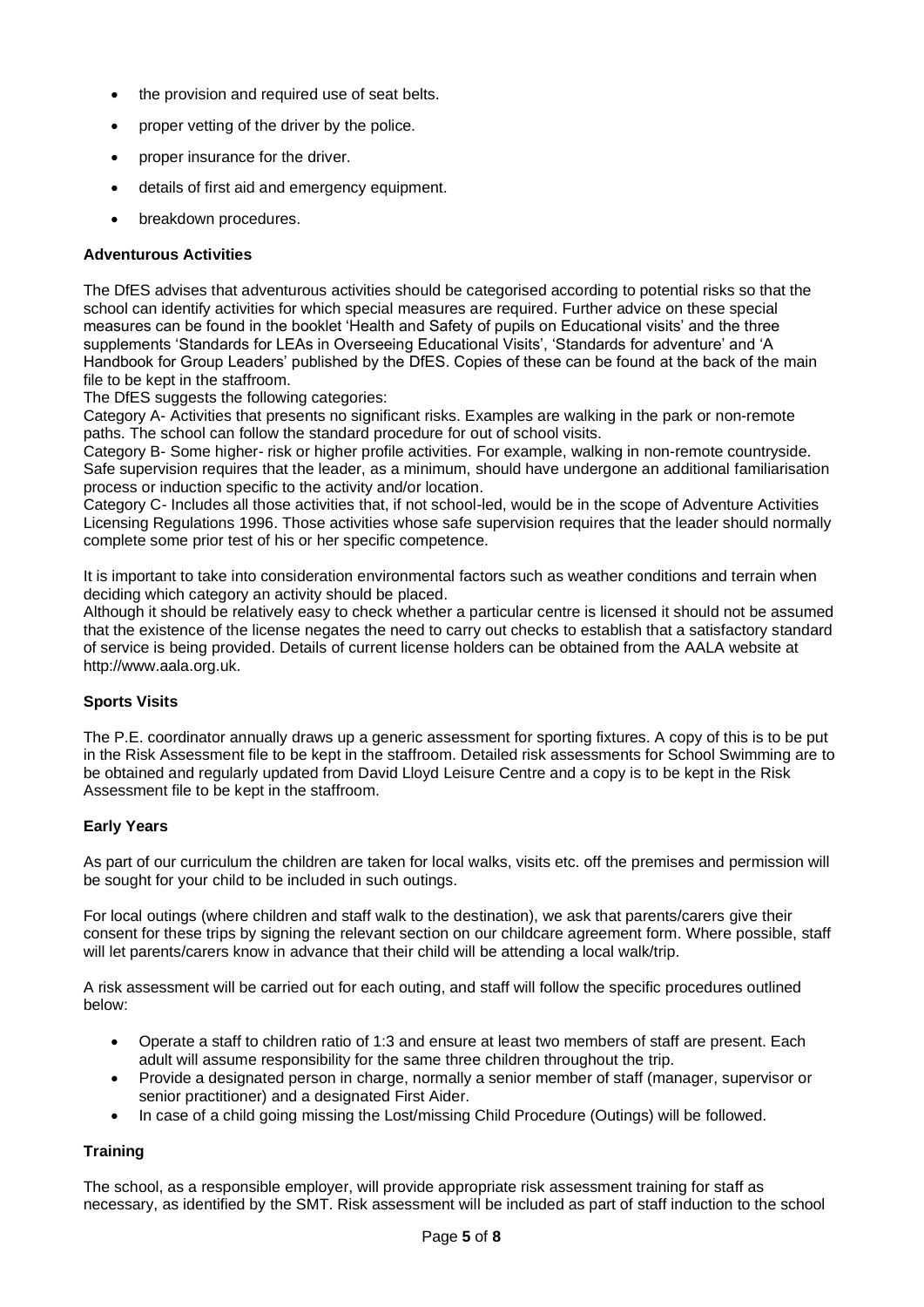Those who have a responsibility for the completion of risk assessments will initially be provided with basic internal risk assessment training.

This foundation training covers the processes and key stages of risk assessment including the rationale behind the risk assessment; application of suitable and sufficient control measures to mitigate risk; communication of the risk assessment; record keeping and incident management. Specialised risk assessment training will be provided to staff as required ensuring appropriate expertise, monitoring and supervision.

#### <span id="page-5-0"></span>**Communication**

Relevant information identified in the risk assessment regarding the hazards, their associated risks to the Trust and the appropriate control measures must be effectively communicated, and be readily accessible to, employees and others as appropriate.

#### <span id="page-5-1"></span>**Monitoring**

H & S committee and the SMT shall monitor the effectiveness of control measures and ensure that physical control measures are used, installed correctly and suitably maintained where applicable. Likewise checks should be made to ensure that agreed control measures and safe systems of work are being followed correctly.

#### <span id="page-5-2"></span>**Record Keeping**

Risk Assessments and associated documents must be kept for a minimum period of three years from the date which they are superseded as they may be required in the event of a litigation claim for compensation (note that claims for compensation can, generally be made up to 3 years from the date of the incident occurring). It should be noted that risk assessments which relate to the use of substances may need to be kept for 40 years, in order to trace exposure to substances which are known to have ill health effects e.g. asbestos.

#### <span id="page-5-3"></span>**Reviewing Risk Assessments**

When a risk assessment is completed it will be signed by the headmaster. A copy printed on white paper will be kept in a file in the School Business office. The master copy printed on pink paper will be given to staff and should be placed in the appropriate locations associated with the risk assessment.

Few workplaces stay the same. At any point where new equipment, substances and procedures that could lead to new hazards are introduced to school we need to review what we are doing, look at our risk assessment again and ask ourselves:

Have there been any significant changes? Are there improvements we still need to make? Have we spotted a problem? Have we learnt anything from accidents or near misses?

During the year staff members will annotate, in pen, any new control measures needed or make changes onto the master copy risk assessment. Changes include amendments to risk scores and adding any new potential hazards associated with the activity. At the end of the academic year the risk assessment sheets should be returned to the School Business office. The amendments, reviews and annotations will then be added to the electronic version and printed again for the start of the next academic year and the process will start again. Staff will not need to make any changes to the Word version of the current risk assessments and will only use the online forms of the risk assessment for evaluating the risk of a new activity. All new risk assessments should be signed by the headmaster and a copy should be file in the School Business Office.

To be circulated to all staff and parents (on request).

#### **Review of Policy**

This policy will be reviewed annually or at an earlier date if changes are required due to risk assessment review or changes in legislation and/or guidance.

The Health and Safety Committee is responsible for this policy.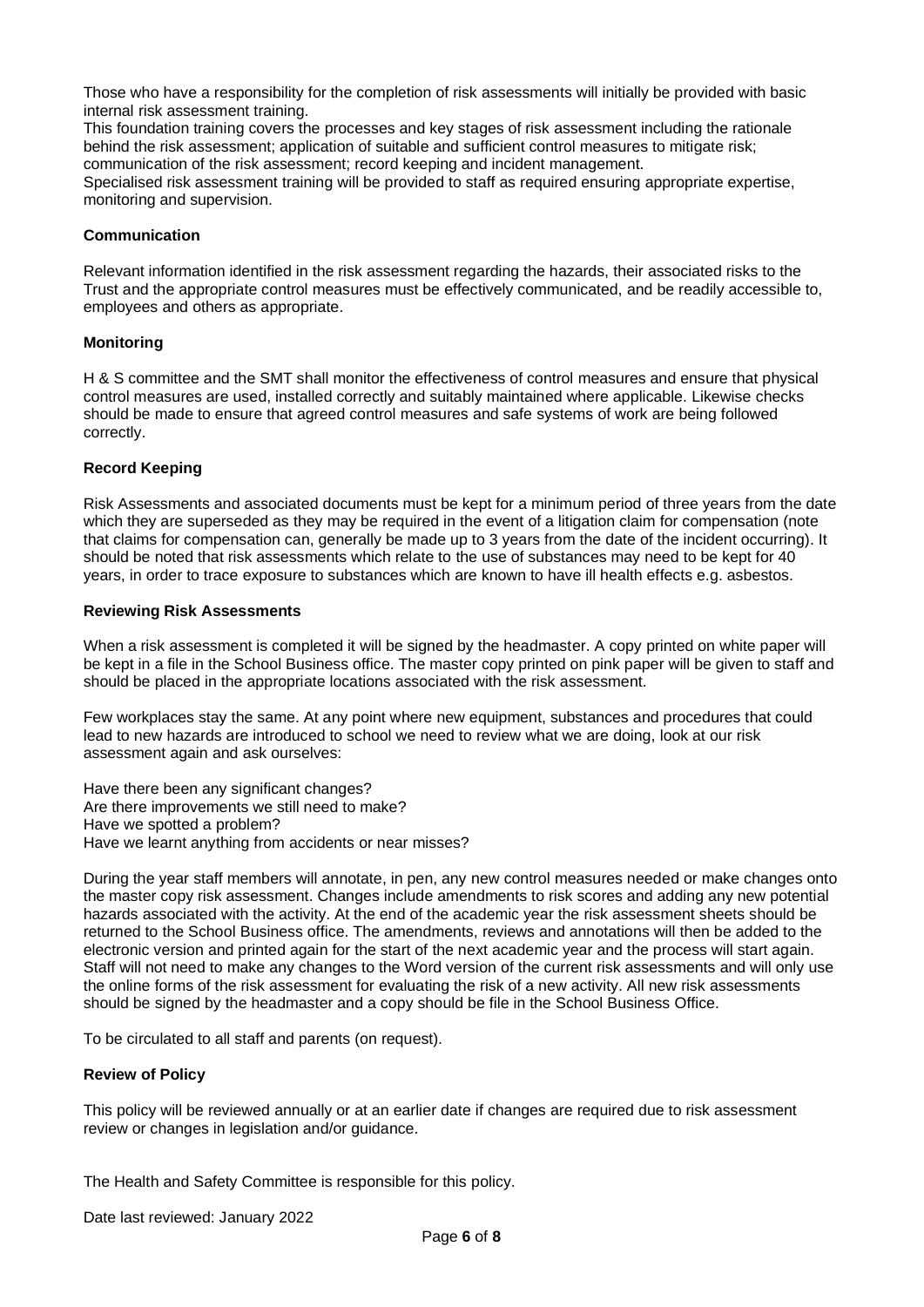# **Authority**

The Full Board of Governors, by delegation to sub-committees, is responsible for formulating the policies and procedures that will ensure the school continue to achieve the aims of the overall school strategy. Hence, each sub-committee has Terms of Reference and assigned responsibility for policies within that scope. The subcommittees are: Finance and General Purposes, Health and Safety, Safeguarding, Education and Marketing.